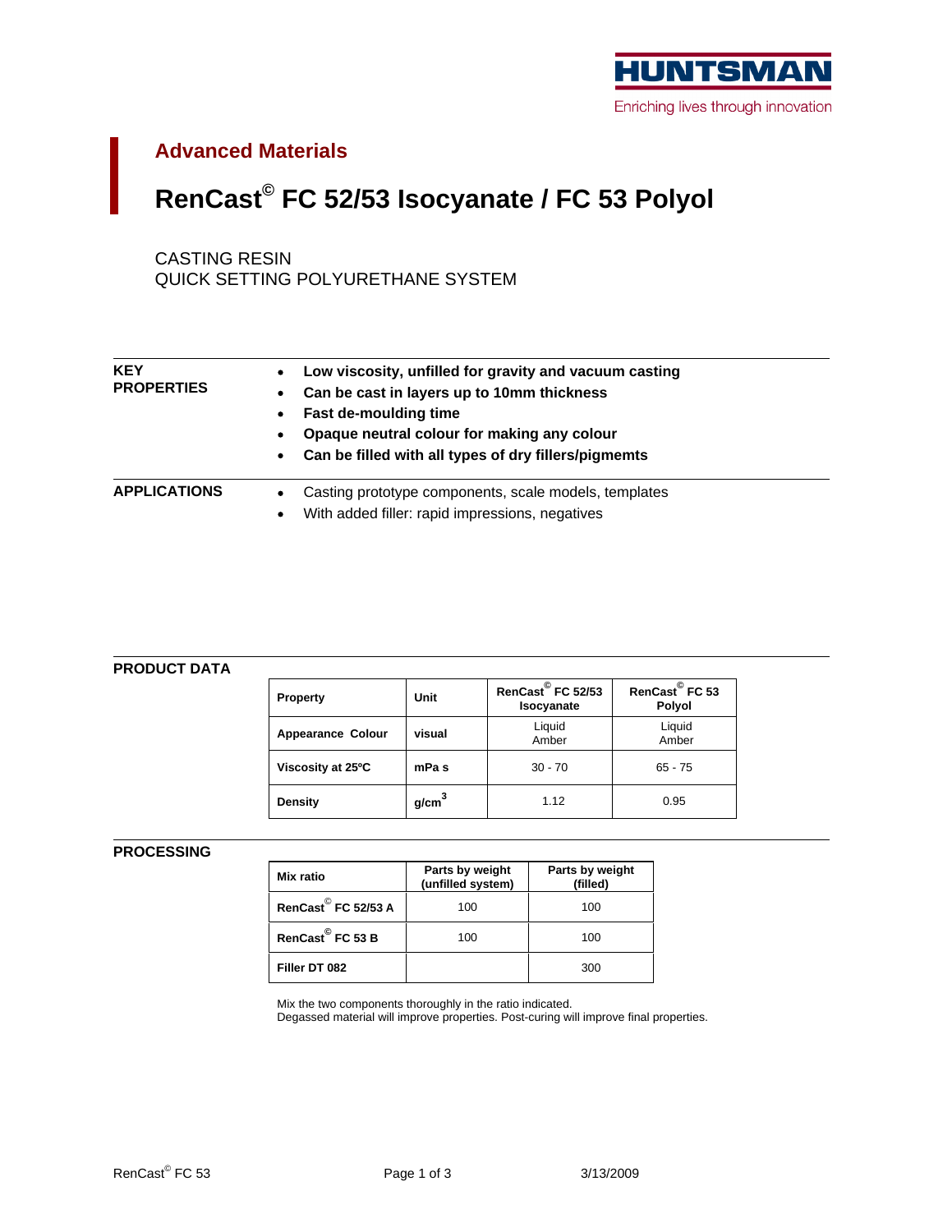

### **PROPERTIES**

| Resin/Hardener mi      | Volume    | <b>Little State</b><br>UIIIL | FC 52/53<br>Isocyanate<br>FC 53 Polyol<br><b>Unfilled</b> | FC 52/53<br>Isocyanatr<br>FC 53 Polyol<br>Filler DT 082 |
|------------------------|-----------|------------------------------|-----------------------------------------------------------|---------------------------------------------------------|
| Appearance             |           | visual                       | Beige unfilled                                            | Beige fille                                             |
| Viscosity at 25°C      |           |                              |                                                           |                                                         |
| Pot life at 25°C       | (1000 ml) |                              |                                                           |                                                         |
| Max. Layer thickness   |           | $\sim$                       |                                                           |                                                         |
| <b>Demoulding time</b> |           |                              | - 40<br>$\sim$                                            | ດດ-ລດ                                                   |

**After cure: 7 days at RT or 14 hours at 80 oC**

| Density                     | <b>ISO 1183</b> | g/cm <sup>3</sup> |         |           |
|-----------------------------|-----------------|-------------------|---------|-----------|
| <b>Hardness</b>             | <b>ISO 868</b>  | Shore D           | 70 - 75 | $80 - 85$ |
| Deflection temperature      | <b>ISO 75</b>   |                   |         |           |
| <b>Compressive strength</b> | <b>ISO 604</b>  | MPa               |         |           |
| Compressive modulus         | <b>ISO 604</b>  | MPa               |         |           |
| Flexural strength           | <b>ISO 178</b>  | MPa               |         |           |
| Linear shrinkage @ 5 mm     |                 | mm/m              |         |           |
| Linear shrinkage @ 10 mm    |                 | mm/m              |         |           |
| Linear shrinkage @ 20 mm    |                 | mm/m              |         |           |

**STORAGE** The resin and hardeners described in this instruction sheet have the shelf lives shown provided they are stored at  $6 - 28^{\circ}$ C in a dry place and sealed containers, preferably those in which they are supplied.

**WORKING** The product should be used when within the temperature range 18-25°C. Shake the unfilled and stir the stilled over the stilled over the stilled over the stilled over the stilled over the stilled over the stilled **CONDITIONS Example 2** system. filled system.

### **PACKAGING**

| System                                                      | RenCast FC 52/53 | RenCast FC 53   |
|-------------------------------------------------------------|------------------|-----------------|
|                                                             | Isocyanate       | Polyol          |
| <b>Quantity and Weight</b>                                  | $1 \times 20$ kg | 1 x 20 kg       |
| <b>Quantity and Weight</b>                                  | $1 \times 5$ kg  | $1 \times 5$ kg |
| <b>Quantity and Weight</b>                                  | $4 \times 1$ kg  | $4 \times 1$ kg |
| Filler DT 082 Multipacks of 6 x 1.5 kg and 15 kg containers |                  |                 |

**HANDLING** 

### **Caution Caution**

**PRECAUTIONS** Our products are generally quite harmless to handle provided that certain precautions normally taken when handling chemicals are observed. The uncured materials must not, for instance, be allowed to come into contact with foodstuffs or food utensils, and measures should be taken to prevent the uncured materials from coming in contact with the skin, since people with particularly sensitive skin may be affected. The wearing of impervious rubber or plastic gloves will normally be necessary; likewise the use of eye protection. The skin should be thoroughly cleansed at the end of each working period by washing with soap and warm water. The use of solvents is to be avoided. Disposable paper - not cloth towels - should be used to dry the skin. Adequate ventilation of the working area is recommended. These precautions are described in greater detail in the Material Safety Data sheets for the individual products and should be referred to for fuller information.